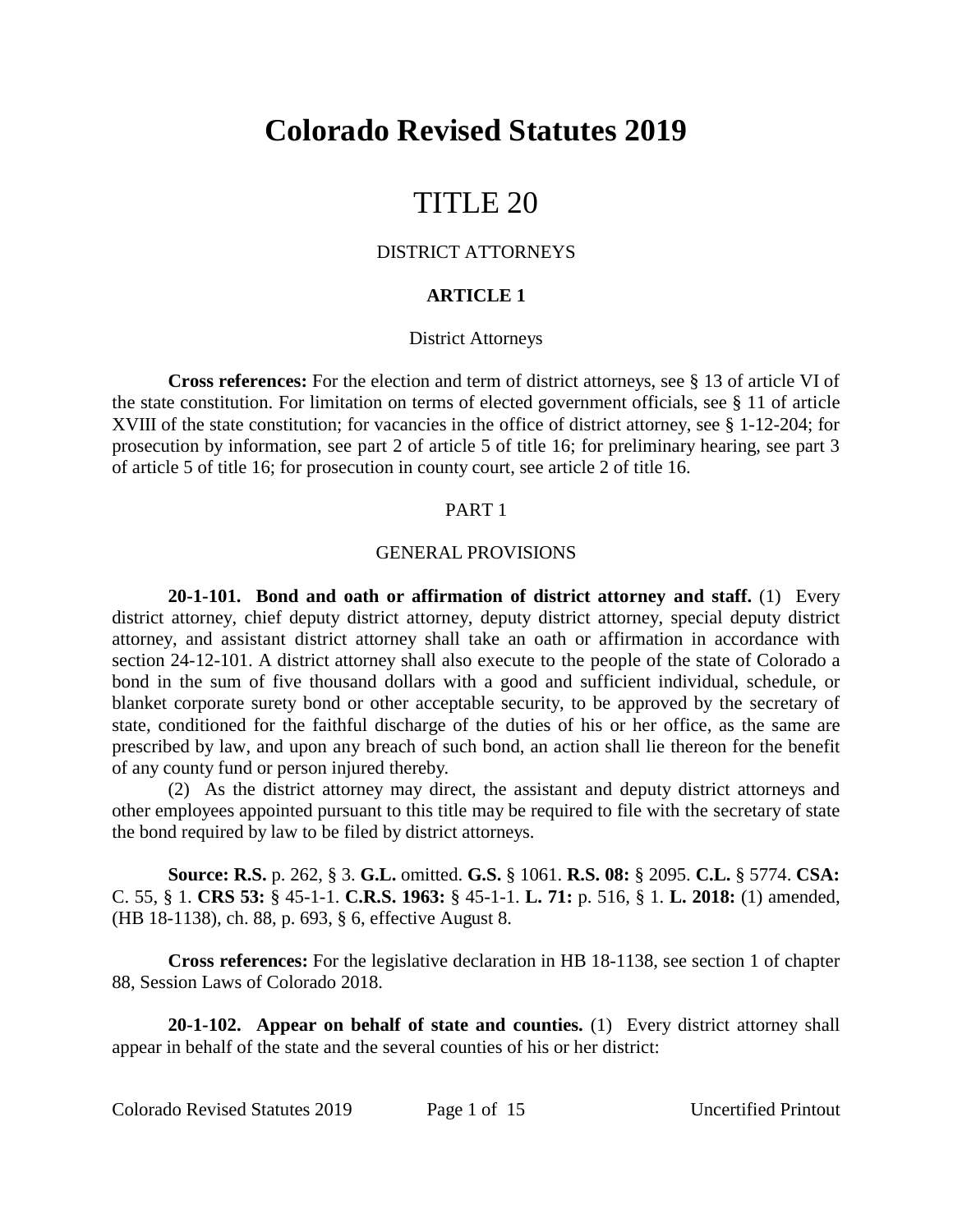(a) In all indictments, actions, and proceedings which may be pending in the district court in any county within his district wherein the state or the people thereof or any county of his district may be a party;

(b) On the hearing of every writ of habeas corpus sued out by any person charged with or convicted of any public offense before the judge of his district;

(c) In any such indictment, action, or proceeding which may be removed from the district court of any county within his district for appellate review as provided by law and the Colorado appellate rules;

(d) In any such indictment, action, or proceeding which may be brought to the district court of any county in his or her district by change of venue from any other district;

(e) When he or she may deem it advisable to do so, in the preliminary examination of persons charged with any offense before any judge within his or her district; and

(f) In any probation probable cause hearing brought pursuant to the rules adopted under the "Interstate Compact for Adult Offender Supervision", part 28 of article 60 of title 24, C.R.S., or the interstate compact for juveniles, part 7 of article 60 of title 24, C.R.S.

(2) Nothing in this section shall be so construed as to prevent the county commissioners of any county from employing one or more attorneys to appear and prosecute or defend in behalf of the people of the state or of such county, in any such indictment, action, or proceeding.

(3) The district attorney, when enforcing support laws pursuant to statute or contract, may use any remedy, either civil or criminal, available under the laws of this state and may appear on behalf of the people of the state of Colorado in any judicial district in this state. When doing so, the district attorney represents the people of the state of Colorado, and nothing within this section creates an attorney-client relationship between the district attorney and any party, other than the people of the state of Colorado, or witness to the action; except that any district attorney who is a contractual agent for a county department of human or social services shall collect a fee pursuant to section 26-13-106 (2).

**Source: R.S.** p. 262, § 4. **G.L.** § 895. **G.S.** § 1056. **R.S. 08:** § 2096. **C.L.** § 5975. **CSA:** C. 55, § 2. **CRS 53:** § 45-1-2. **C.R.S. 1963:** § 45-1-2. **L. 64:** p. 392, § 32. **L. 81:** (3) added, p. 901, § 2, effective May 27. **L. 82:** (3) amended, p. 281, § 5, effective April 2. **L. 88:** (3) amended, p. 635, § 13, effective July 1. **L. 2005:** (3) amended, p. 499, § 4, effective August 8. **L. 2016:** IP(1), (1)(d), and (1)(e) amended and (1)(f) added, (HB 16-1268), ch. 141, p. 419, § 1, effective May 4. **L. 2018:** (3) amended, (SB 18-092), ch. 38, p. 434, § 82, effective August 8.

**Cross references:** For the legislative declaration in SB 18-092, see section 1 of chapter 38, Session Laws of Colorado 2018.

**20-1-103. Collect forfeited recognizances.** It is the exclusive duty of the district attorney to provide for the collection of forfeited recognizances and turn the money so collected into the registry of the court declaring the forfeiture. In fulfilling such duty, the district attorney may contract with any person or entity and provide for payment of any fees and costs for the services of such person or entity out of such moneys collected.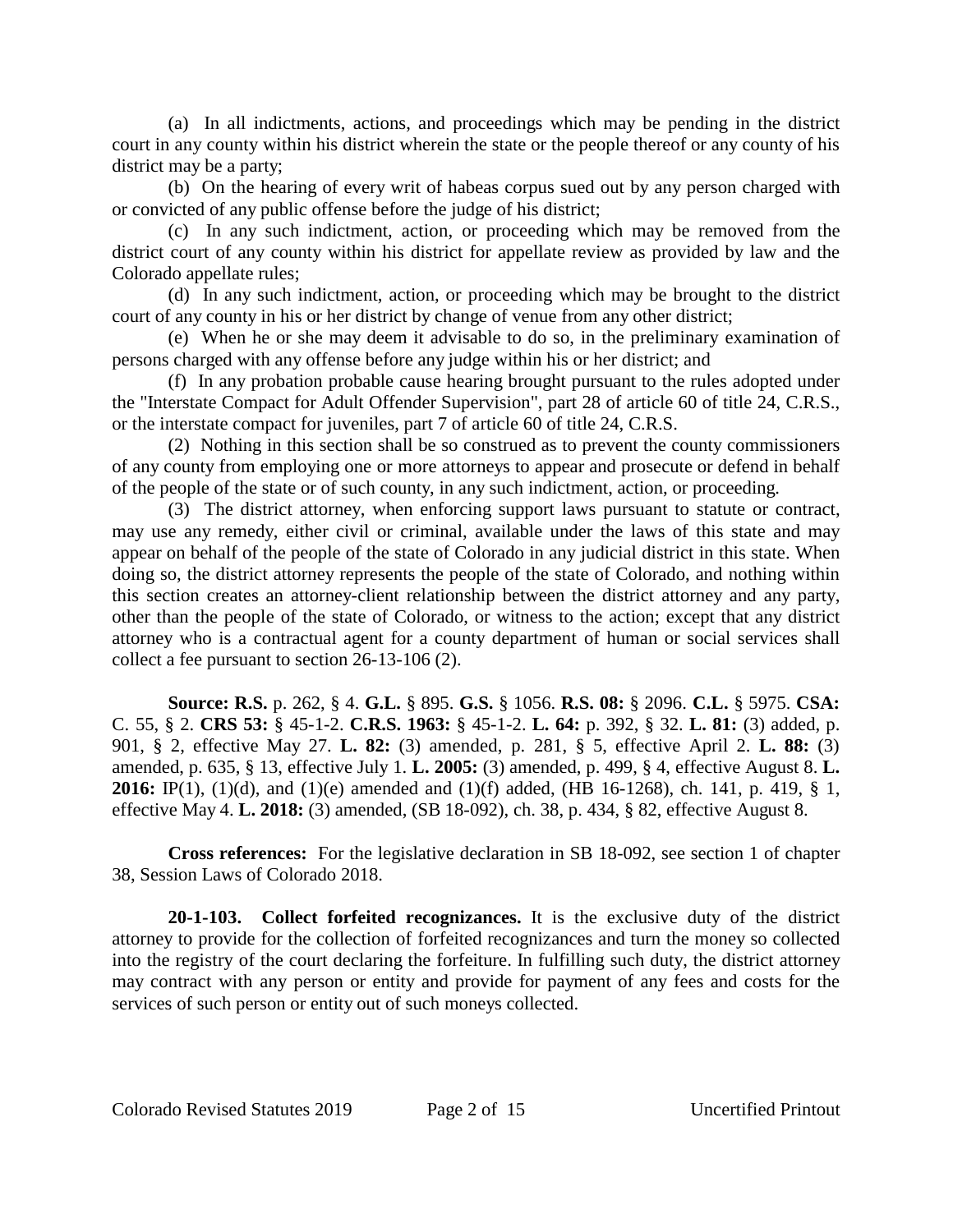**Source: L. 1891:** p. 135, § 1. **R.S.** 08, § 2097. **C.L.** § 5976. **CSA:** C. 55, § 3. **CRS 53:** § 45-1-3. **C.R.S. 1963:** § 45-1-3. **L. 73:** p. 1403, § 34. **L. 98:** Entire section amended, p. 962, § 5, effective May 27.

**Cross references:** For procedure in disposition of security deposits upon forfeiture or termination of bond and enforcement when forfeiture not set aside, see §§ 16-4-111 and 16-4- 112.

**20-1-104. Appear at inquests.** The district attorneys of the several judicial districts in the state of Colorado shall appear in their respective districts at all inquests held by any coroner and have power to subpoena and examine witnesses at any such inquest.

**Source: L. 1889:** p. 151, § 1. **R.S. 08:** § 2098. **C.L.** § 5977. **CSA:** C. 55, § 4. **CRS 53:** § 45-1-4. **C.R.S. 1963:** § 45-1-4.

**20-1-105. Opinions to county officers - representation.** (1) The district attorney, upon request of any county officer of any county within his district, without fee, shall give his opinion in writing upon all questions of law having references to the duties of such officer which may be submitted and shall file and preserve in his office a copy of all such opinions.

(2) The district attorney, upon a request in the form of a resolution by the board of county commissioners of any county within his district, shall represent any county officer enumerated in article 10 of title 30, C.R.S., or the employees of any such officer in the defense of any civil suit or civil proceeding brought against such officer in any court of this state or any federal court if such action directly relates to the duties of the county officer.

(3) In any city and county, the district attorney, upon a request in the form of a resolution by city council, shall represent any city and county officer, as provided in the charter of such city and county, or the employees of any such officer in the defense of any civil suit or civil proceeding brought against such officer in any court of this state or any federal court if such action directly relates to the duties of any such officer.

**Source: R.S.** p. 262, § 5. **G.L.** § 896. **G.S.** § 1057. **R.S. 08:** § 2099. **C.L.** § 5978. **CSA:** C. 55, § 5. **CRS 53:** § 45-1-5. **C.R.S. 1963:** § 45-1-5. **L. 72:** p. 294, § 1.

**Cross references:** For public trustees authorized to cooperate and contract with one another and others, see § 38-37-111.

**20-1-106. Appear and advise grand juries.** The district attorneys for the several judicial districts in the state of Colorado shall appear in their respective districts at all sessions of any grand jury which may be convened in any county within their respective districts, and it is the duty of the district attorney to advise any grand jury convened within his district and to examine witnesses who may be subpoenaed before any such grand jury.

**Source: L. 17:** p. 165, § 1. **C.L.** § 5979. **CSA:** C. 55, § 6. **CRS 53:** § 45-1-6. **C.R.S. 1963:** § 45-1-6.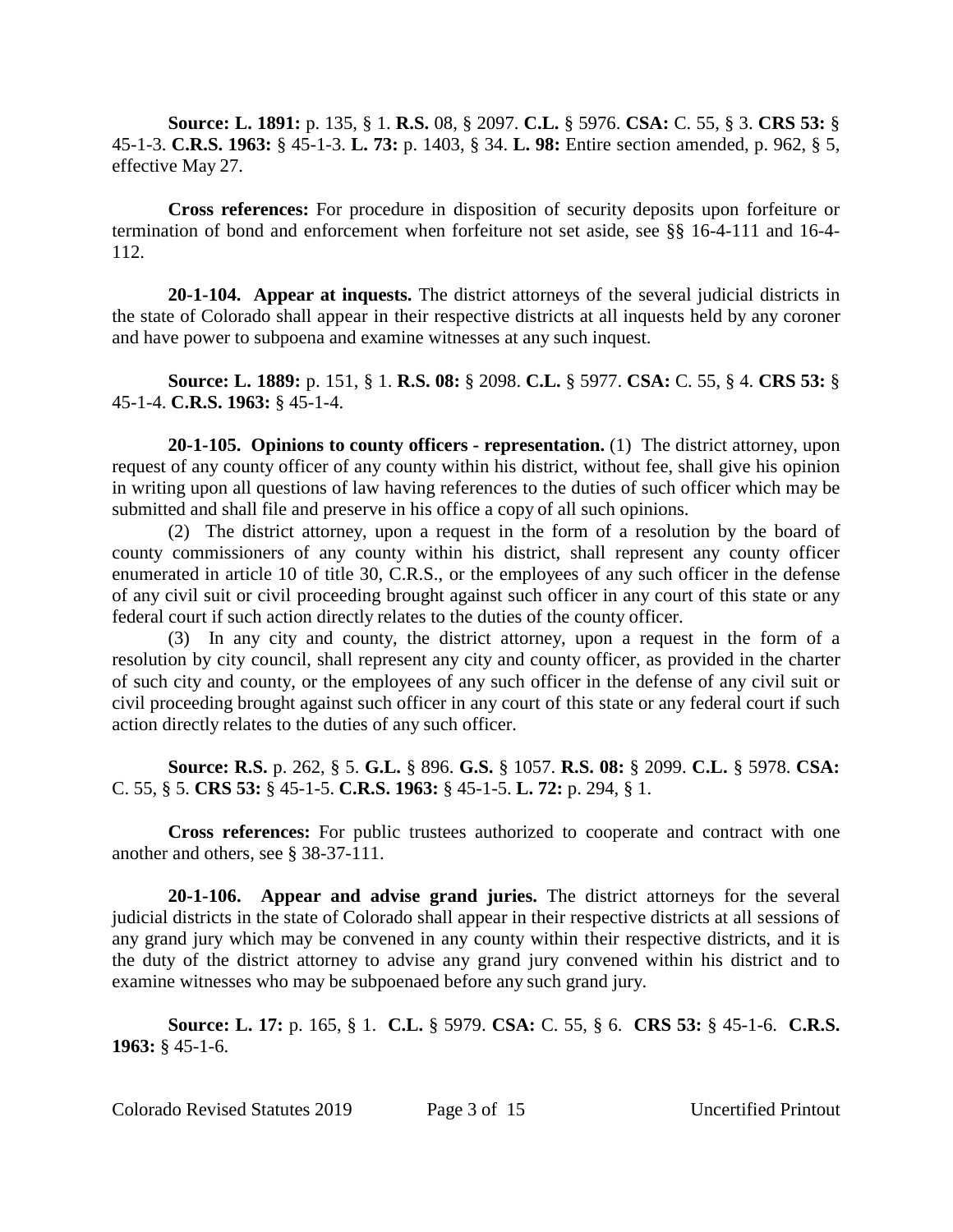**20-1-106.1. Preparation and review of affidavits and warrants.** (1) The district attorneys of the several judicial districts in the state of Colorado shall:

(a) Render, in their quasi-judicial capacity, legal advice to peace officers, upon the request of such officers or of the court, pertaining to the preparation and review of affidavits and warrants for arrests, searches, seizures, nontestimonial identification items, and court orders for the production of records;

(b) Examine and evaluate each affidavit for a no-knock search warrant sought pursuant to part 3 of article 3 of title 16, C.R.S., and render legal advice regarding such affidavit to the peace officer submitting the affidavit before such affidavit is submitted to a judge. A district attorney, including any assistant district attorney, chief deputy district attorney, or deputy district attorney, shall indicate approval of an affidavit by placing the date and his or her signature and attorney registration number on the affidavit as allowed by statute or court rule. A district attorney shall only sign an affidavit for a no-knock search warrant sought pursuant to part 3 of article 3 of title 16, C.R.S., upon satisfaction that the information in such affidavit:

(I) Fulfills the requirements of section 16-3-303, C.R.S.; and

(II) Supports the lawful issuance of a search warrant pursuant to section 16-3-301, C.R.S.

(2) In the absence of the bad faith performance of the duties specified in this section, the district attorneys of the state of Colorado shall be immune from liability for the performance of said duties; except that such immunity shall not apply to charges of perjury in the first degree, perjury in the second degree, or false swearing brought pursuant to section 18-8-502, 18-8-503, or 18-8-504, C.R.S., respectively.

(3) The division of criminal justice within the Colorado department of public safety shall review existing policies relating to the issuance and use of no-knock search warrants pursuant to section 24-33.5-503 (1)(q), C.R.S.

**Source: L. 85:** Entire section added, p. 717, § 1, effective April 30. **L. 86:** Entire section amended, p. 772, § 13, effective July 1. **L. 2000:** Entire section amended, p. 651, § 2, effective July 1. **L. 2004:** (1)(a) amended, p. 1378, § 3, effective July 1.

**Cross references:** For the description of "peace officer", see § 16-2.5-101.

**20-1-107. Disqualification - court to appoint prosecutor - legislative declaration.** (1) The general assembly finds that the office of the district attorney was created by the state constitution and that the state constitution gives to the general assembly the exclusive authority to prescribe the duties of the office of the district attorney. The general assembly finds and declares that this section is necessary to protect the independence of persons duly elected to the office of district attorney.

(2) A district attorney may only be disqualified in a particular case at the request of the district attorney or upon a showing that the district attorney has a personal or financial interest or finds special circumstances that would render it unlikely that the defendant would receive a fair trial. A motion to disqualify a district attorney shall be served upon the district attorney at least two weeks before the motion is heard. Such motion shall contain at least a statement of the facts setting forth the grounds for the claimed disqualification and the legal authorities relied upon by the movant and shall be supported by affidavits of witnesses who are competent to testify to the

Colorado Revised Statutes 2019 Page 4 of 15 Uncertified Printout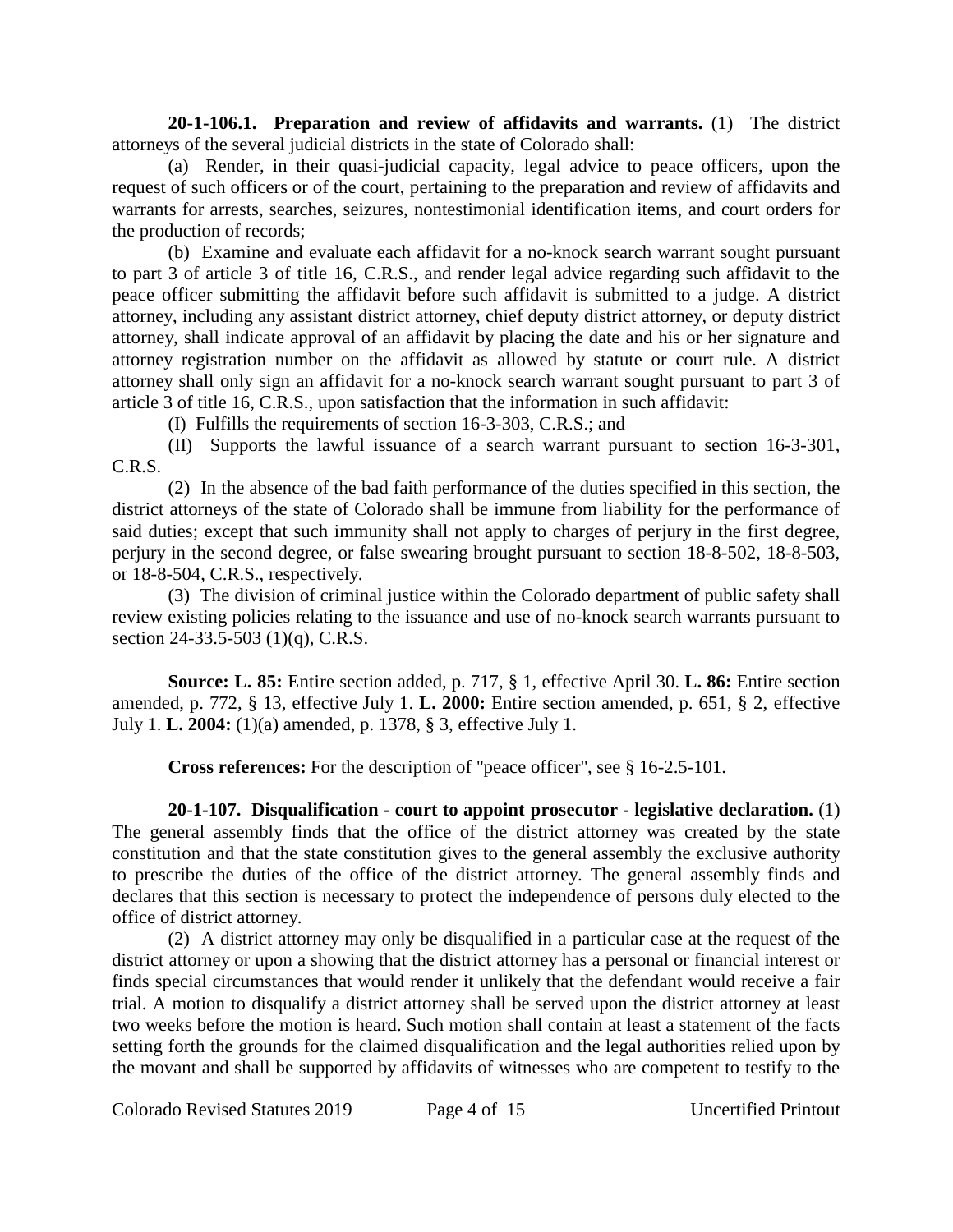facts set forth in the affidavit. The district attorney may file a response in opposition to the motion and may appear at any hearing held on the motion. The judge shall review the pleadings and determine whether an evidentiary hearing is necessary. The motion shall not be granted unless requested by the district attorney or unless the court finds that the district attorney has a personal or financial interest or special circumstances exist that would render it unlikely that the defendant would receive a fair trial. The order disqualifying the district attorney shall be stayed pending any appeal authorized by this section. If the motion is brought at or before the preliminary hearing, it may not be renewed at the trial court on the basis of facts that were raised or could have been raised at the time of the original motion.

(3) An interlocutory appeal from an order of disqualification of a district attorney entered in the district court shall be filed in the supreme court pursuant to section 16-12-102 (2), C.R.S. An appeal from an order of disqualification filed in the county court shall be filed in the district court. In computing the time period within which a trial must be commenced, the period during which an appeal pursuant to this section is pending shall be excluded.

(4) If the district attorney is disqualified in any case which it is his or her duty to prosecute or defend, the court having criminal jurisdiction may appoint a special prosecutor to prosecute or defend the cause. The judge shall appoint the special prosecutor from among the full-time district attorneys, assistant district attorneys, or deputy district attorneys who serve in judicial districts other than where the appointment is made; except that, upon the written approval of the chief justice of the supreme court, the judge may appoint any disinterested private attorney who is licensed to practice law in the state of Colorado to serve as the special prosecutor. Any special prosecutor appointed pursuant to this section shall be compensated as provided in section 20-1-308.

**Source: L. 1876:** p. 65, § 1. **G.L.** § 897. **G.S.** § 1058. **R.S. 08:** § 2109. **C.L.** § 5994. **CSA:** C. 55, § 22. **CRS 53:** § 45-1-7. **C.R.S. 1963:** § 45-1-7. **L. 77:** Entire section amended, p. 858, § 2, effective May 24. **L. 2002:** Entire section amended, p. 758, § 4, effective July 1.

**Cross references:** For procedure when district attorney refused without justification to prosecute, see § 16-5-209.

**20-1-108. When sick or absent, court to appoint.** If he is sick or absent, such court shall appoint some person to discharge the duties of the office until the proper officer resumes the discharge of his duties.

**Source: L. 1876:** p. 65, § 2. **G.L.** § 898. **G.S.** § 1059. **R.S. 08:** § 2110. **C.L.** § 5995. **CSA:** C. 55, § 23. **CRS 53:** § 45-1-8. **C.R.S. 1963:** § 45-1-8.

**20-1-109. Powers of appointee.** The person thus appointed shall possess the same power as the proper officer would if he were present.

**Source: L. 1876:** p. 65, § 3. **G.L.** § 899. **G.S.** § 1060. **R.S. 08:** § 2111. **C.L.** § 5996. **CSA:** C. 55, § 24. **CRS 53:** § 45-1-9. **C.R.S. 1963:** § 45-1-9.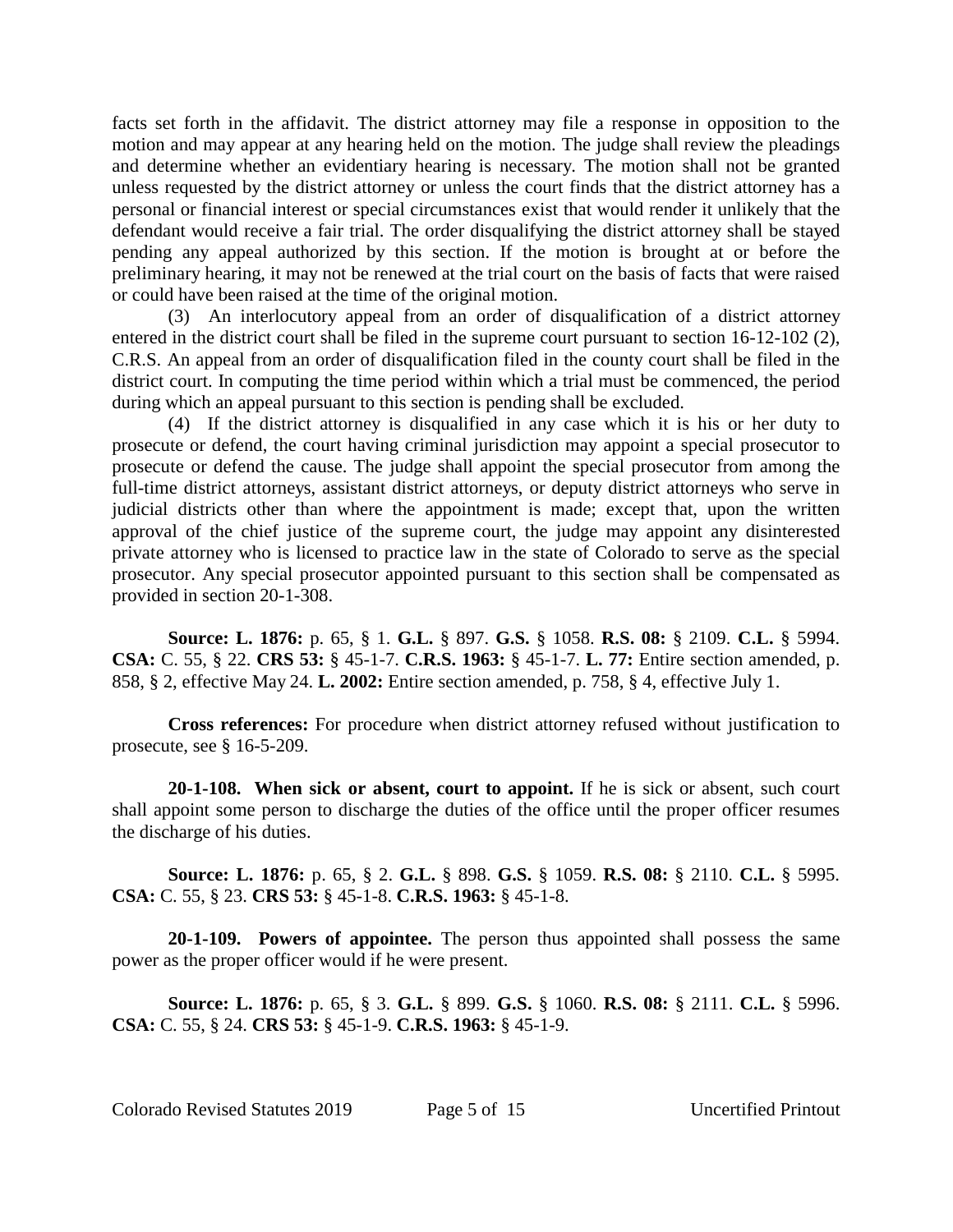**20-1-110. Intergovernmental cooperation and contracts.** Every district attorney has the power to authorize and approve the participation of his judicial district in intergovernmental cooperative relationships concerning criminal prosecution and may enter into contracts on behalf of his judicial district for cooperation with other district attorneys concerning such prosecution and prosecution-related services; except that no district attorney shall be authorized or empowered by this section to obligate county funds which have not been appropriated by the affected boards of county commissioners in his judicial district.

**Source: L. 77:** Entire section added, p. 1033, § 1, effective July 1.

**20-1-111. District attorneys may cooperate or contract - contents - appropriation.** (1) District attorneys may cooperate or contract with one another to provide any function or service lawfully authorized to each of the cooperating or contracting district attorneys, including the sharing of costs and the administration and distribution of moneys received for mandated costs.

(2) Any such contract shall set forth fully the purposes, powers, rights, obligations, and responsibilities, financial and otherwise, of the contracting district attorneys.

(3) Any such contract may provide for the joint exercise of the function or service, including the establishment of a separate legal entity to do so. The district attorneys may allocate up to five percent of the moneys received for mandated costs authorized by the general assembly for administrative expenses.

(4) (a) The statewide organization representing district attorneys or any other organization established pursuant to this article may receive, manage, and expend state funds in the manner prescribed by the general assembly on behalf of the district attorneys who are members of the organization.

(b) The general assembly shall annually appropriate three hundred fifty thousand dollars to the department of law for allocation to the Colorado district attorneys' council, the statewide organization representing district attorneys, or its successor, for the public purpose of providing prosecution training, seminars, continuing education programs, and other prosecution-related services on behalf of the district attorneys who are members of the organization, including, but not limited to, costs and expenses for personnel, administration, materials, and travel.

(c) The general assembly shall make an appropriation to the department of law for state fiscal year 2019-20 for allocation to the statewide organization representing district attorneys for the public purpose of providing prosecution training concerning determinations of competency to proceed for juveniles and adults, competency evaluation reports, services to restore competency, and certification proceedings governed by article 65 of title 27.

**Source: L. 77:** Entire section added, p. 1033, § 1, effective July 1. **L. 2002:** (1) and (3) amended, p. 761, § 13, effective July 1. **L. 2013:** (4) added, (SB 13-250), ch. 333, p. 1943, § 69, effective October 1. **L. 2014:** (4) amended, (HB 14-1144), ch. 201, p. 732, § 1, effective May 15. **L. 2019:** (4)(c) added, (SB 19-223), ch. 227, p. 2291, § 15, effective July 1.

**20-1-112. Financial audits.** Each office of district attorney in each of the several judicial districts in the state of Colorado shall submit audited annual financial statements prepared in conformance with generally accepted accounting principles to the state auditor. The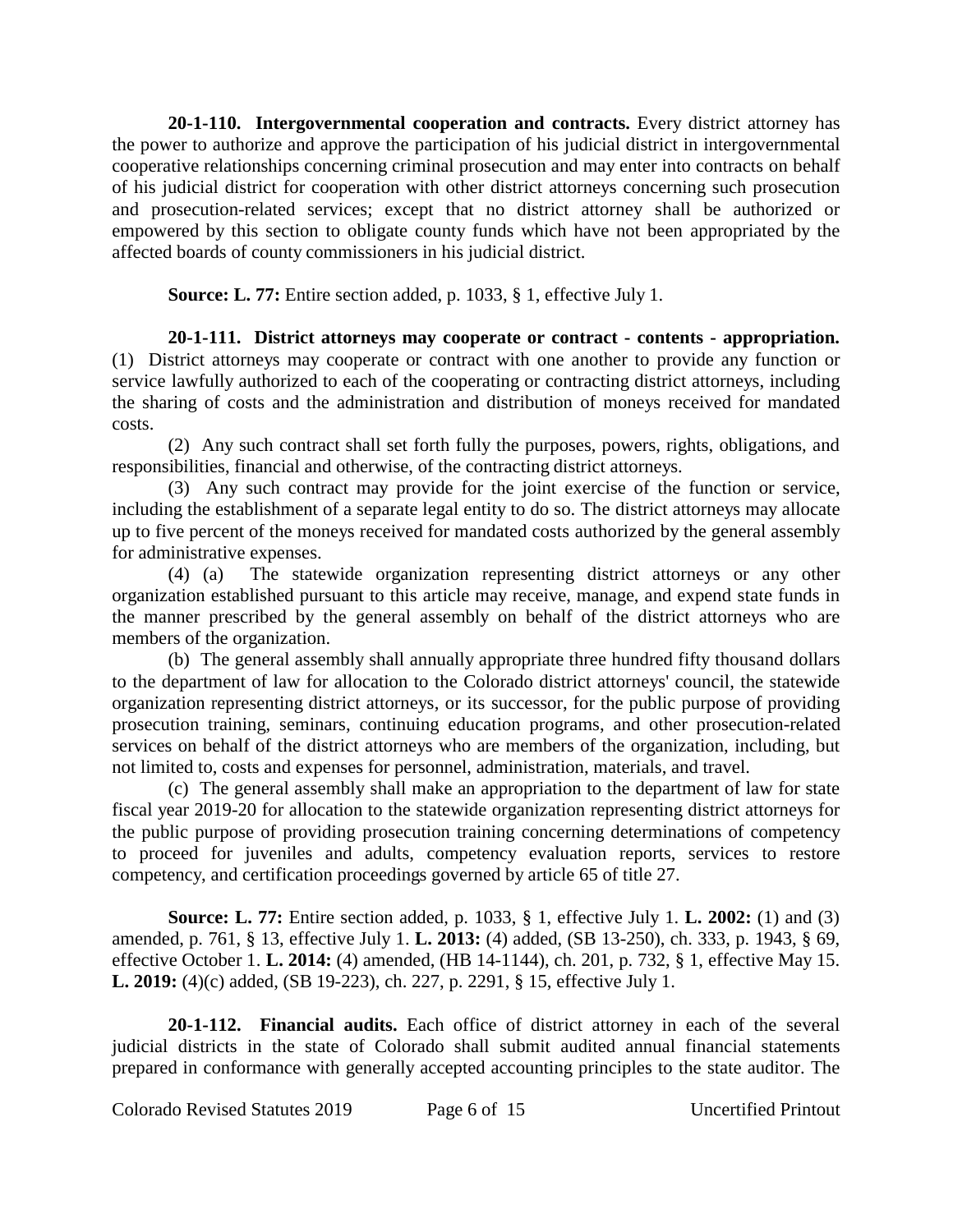expenses of such audits shall be paid by each office of district attorney and shall be considered a necessary expense of maintaining his office for the transaction of his official business.

**Source: L. 89:** Entire section added, p. 934, § 1, effective April 4.

**20-1-113. Reporting of criminal proceedings involving public school students.** (1) On or before August 1, 2013, and continuing through August 1, 2014, the district attorney of each judicial district, or his or her designee, shall report to the division of criminal justice created in section 24-33.5-502, C.R.S., information about offenses alleged to have been committed by a student that have occurred on school grounds, in a school vehicle, or at a school activity or sanctioned event within the judicial district during the preceding twelve months. Failure to submit a timely report to the division of criminal justice pursuant to this subsection (1) does not relieve a district attorney of his or her responsibility to file the report required by this subsection (1). A district attorney who has failed to file a timely report shall file all such reports with the division of criminal justice no later than August 15, 2015.

(2) The information reported by each district attorney pursuant to subsection (1) of this section shall include the number of offenses filed in court, including the total number of each type of such offenses, the disposition of each case, and the age, gender, school, and race or ethnicity of each student that the district attorney prosecuted.

(3) The information reported by each district attorney pursuant to subsection (1) of this section shall include, to the extent practicable and to the extent that such information is collected by the district attorney as of May 19, 2012:

(a) The number of offenses that were referred to the district attorney by a law enforcement agency and were not filed in court, including the total number of each type of such offenses; and

(b) The number of offenses for which the district attorney referred an offender to a juvenile diversion program or other alternative program, including the total number of each type of such offenses.

(4) Notwithstanding the provisions of section 19-1-303 (5), C.R.S., commencing August 1, 2015, and continuing every August 1 every year thereafter, each district attorney shall report to the division of criminal justice the name of any student who was granted pre-file juvenile or adult diversion for a ticket, summons, or offense that occurred at a public elementary school, middle or junior high school, or high school; in a school vehicle; or at a school activity or sanctioned event. In addition to the full name of the student, the district attorney shall report the student's date of birth, race, ethnicity, and gender and the arrest or incident report number, as recorded by a law enforcement agency. Information, including expunged record information, released by a district attorney to the division of criminal justice pursuant to this section must only be used for research purposes related to school discipline.

(5) Notwithstanding the provisions of section 19-1-303 (4.7), C.R.S., a district attorney or his or her designee is not subject to any criminal or civil penalty for compliance with the reporting obligations of this section.

**Source: L. 2012:** Entire section added, (HB 12-1345), ch. 188, p. 745, § 30, effective May 19. **L. 2015:** (1) amended and (4) added, (HB 15-1273), ch. 323, p. 1321, § 4, effective

Colorado Revised Statutes 2019 Page 7 of 15 Uncertified Printout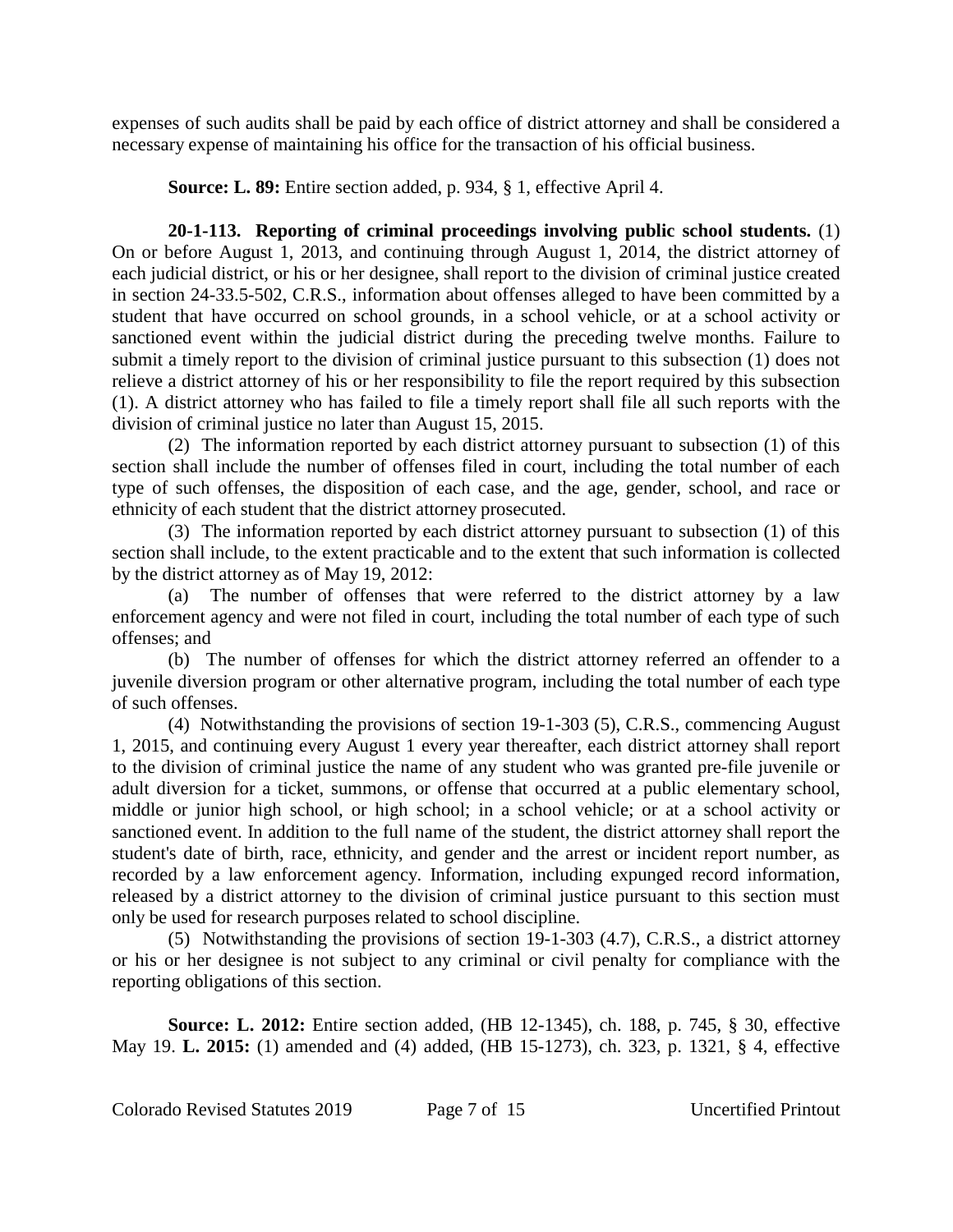June 5. **L. 2016:** (4) amended and (5) added, (HB 16-1098), ch. 103, p. 298, § 3, effective April 15.

**Cross references:** (1) For the legislative declaration contained in the 2012 act adding this section, see section 21 of chapter 188, Session Laws of Colorado 2012. However, section 21 of chapter 188 was repealed by section 7 of chapter 323 (HB 15-1273), Session Laws of Colorado 2015.

(2) For the legislative declaration in HB 15-1273, see section 1 of chapter 323, Session Laws of Colorado 2015.

**20-1-114. Peace officer-involved shooting investigations - disclosure.** (1) The district attorney shall, if no criminal charges are filed following the completion of an investigation pursuant to section 16-2.5-301, C.R.S., release a report and publicly disclose the report explaining the district attorney's findings, including the basis for the decision not to charge the officer with any criminal conduct. The district attorney shall post the written report on its website or, if it does not have a website, make it publicly available upon request.

(2) If the district attorney refers the matter under investigation to the grand jury, the district attorney shall release a statement at the time the matter is referred to the grand jury disclosing the general purpose of the grand jury's investigation. If no true bill is returned, the grand jury may issue a report pursuant to section 16-5-205.5, C.R.S.

(3) All disclosures required by this section remain subject to the criminal justice records act.

**Source: L. 2015:** Entire section added, (SB 15- 219), ch. 210, p. 769, § 3, effective May 20.

**Cross references:** (1) For the legislative declaration in SB 15-219, see section 1 of chapter 210, Session Laws of Colorado 2015.

(2) For the criminal justice records act referred to in subsection (3), see part 3 of article 72 of title 24.

# PART 2

# DEPUTIES, ASSISTANTS, AND EMPLOYEES

**20-1-201. Deputies - chief deputies - staff.** (1) (a) The district attorney in every judicial district is authorized to appoint such deputy district attorneys as he deems necessary to properly discharge the duties of his office, with the approval of the board of county commissioners or boards of county commissioners of multicounty districts or the city council of a city and county affected, and such deputies shall hold their offices during the pleasure of such district attorney. Such deputies shall not engage in the private practice of law nor receive any income from any private law firm.

(b) The district attorney in every judicial district is authorized to appoint one or more part-time deputies to fulfill the duties of the district attorney. The part-time deputies shall be entitled to receive as compensation for services rendered a sum as provided in section 20-1-203.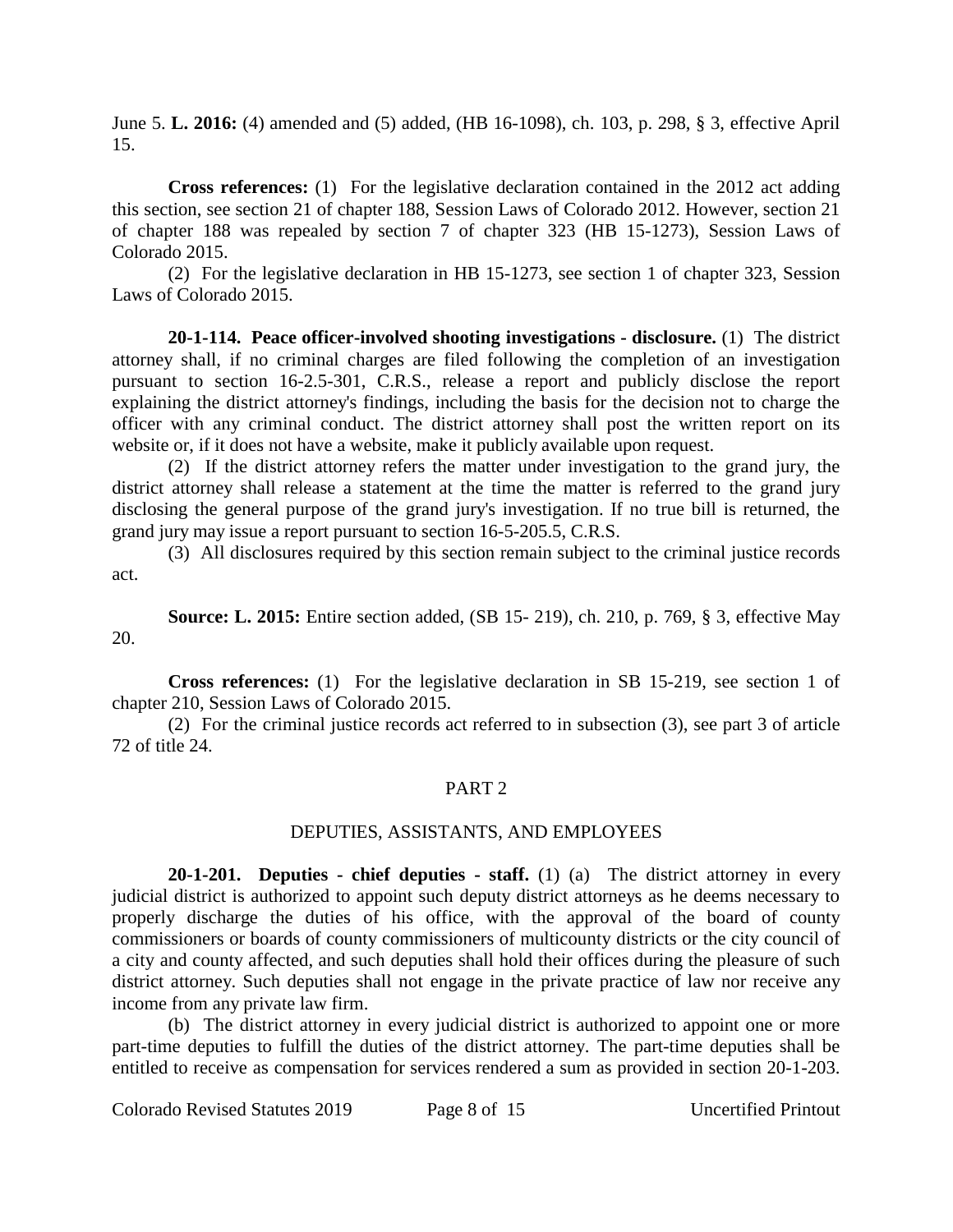The part-time deputy may engage in the private practice of law; except that he or she may not engage in the practice of criminal defense in the same judicial district as the district attorney's office where he or she is employed.

(c) The district attorney in every judicial district is authorized to appoint such special deputy district attorneys as he deems necessary to properly discharge the duties of his office, and such special deputies shall hold their offices during the pleasure of such district attorney. Such special deputies shall receive no compensation for their services from the county or counties of the judicial district; except that such special deputies may be reimbursed their ordinary and necessary expenses, including travel. Such special deputies shall only be appointed from among those persons holding office as attorney general, deputy attorney general, assistant attorney general, or special assistant attorney general of the state of Colorado, or as district attorney, assistant district attorney, chief deputy district attorney, or deputy district attorney of another judicial district, or as United States attorney or assistant United States attorney for the district of Colorado, or as city attorney or assistant city attorney of a city and county in this state, or an attorney employed by the Colorado district attorneys' council and actively licensed to practice law in the state of Colorado.

(d) To prosecute felony nonsupport actions pursuant to article 6 of title 14, the district attorney in every judicial district is authorized to appoint any attorney performing child support enforcement services for the county department of human or social services pursuant to article 13 of title 26 as a special deputy district attorney, whether the attorney is employed by the department directly, as a contractual agent for the department, or through the services of a private company under contract with the department. A special deputy district attorney appointed pursuant to this subsection (1) shall not be granted all of the powers enumerated in section 16- 2.5-101. The powers granted by this appointment are limited to the prosecutions delineated in this subsection (1).

(2) The district attorney in every judicial district may designate and appoint chief deputy district attorneys, who shall be attorneys-at-law admitted to practice within this state. All chief deputy district attorneys shall hold office at the pleasure of the district attorney; except that no district attorney may appoint more than one chief deputy district attorney without the prior approval of the board of county commissioners or boards of county commissioners of multicounty districts or the city council of the city and county affected. Such chief deputies shall not engage in the private practice of law nor receive any income from any private law firm.

(3) Repealed.

(4) The district attorney shall provide that any member of his staff be assigned regular duties or duty hours in accordance with the schedule of compensation paid such staff member.

**Source: L. 1885:** p. 176, § 1. **L. 1889:** p. 150, § 1. **R.S. 08:** § 2102. **C.L.** § 5983. **CSA:** C. 55, § 11. **CRS 53:** § 45-3-1. **C.R.S. 1963:** § 45-3-1. **L. 67:** p. 596, § 2. **L. 71:** p. 516, § 2. **L. 73:** p. 550, § 1. **L. 75:** (1) and (2) amended, pp. 656, 657, §§ 1, 2, effective July 1. **L. 79:** (1)(c) added, p. 769, § 1, effective May 18. **L. 80:** (1)(c) amended, p. 549, § 1, effective March 17. **L. 96:** (1)(d) added and (3) amended, p. 613, §§ 17, 18, effective July 1. **L. 2004:** (1)(d) amended, p. 1199, § 54, effective August 4. **L. 2013:** (1)(b) and (1)(c) amended, (SB 13-229), ch. 272, p. 1431, § 14, effective July 1. **L. 2018:** (1)(d) amended, (SB 18-092), ch. 38, p. 434, § 83, effective August 8; (3) repealed, (HB 18-1138), ch. 88, p. 693, § 7, effective August 8.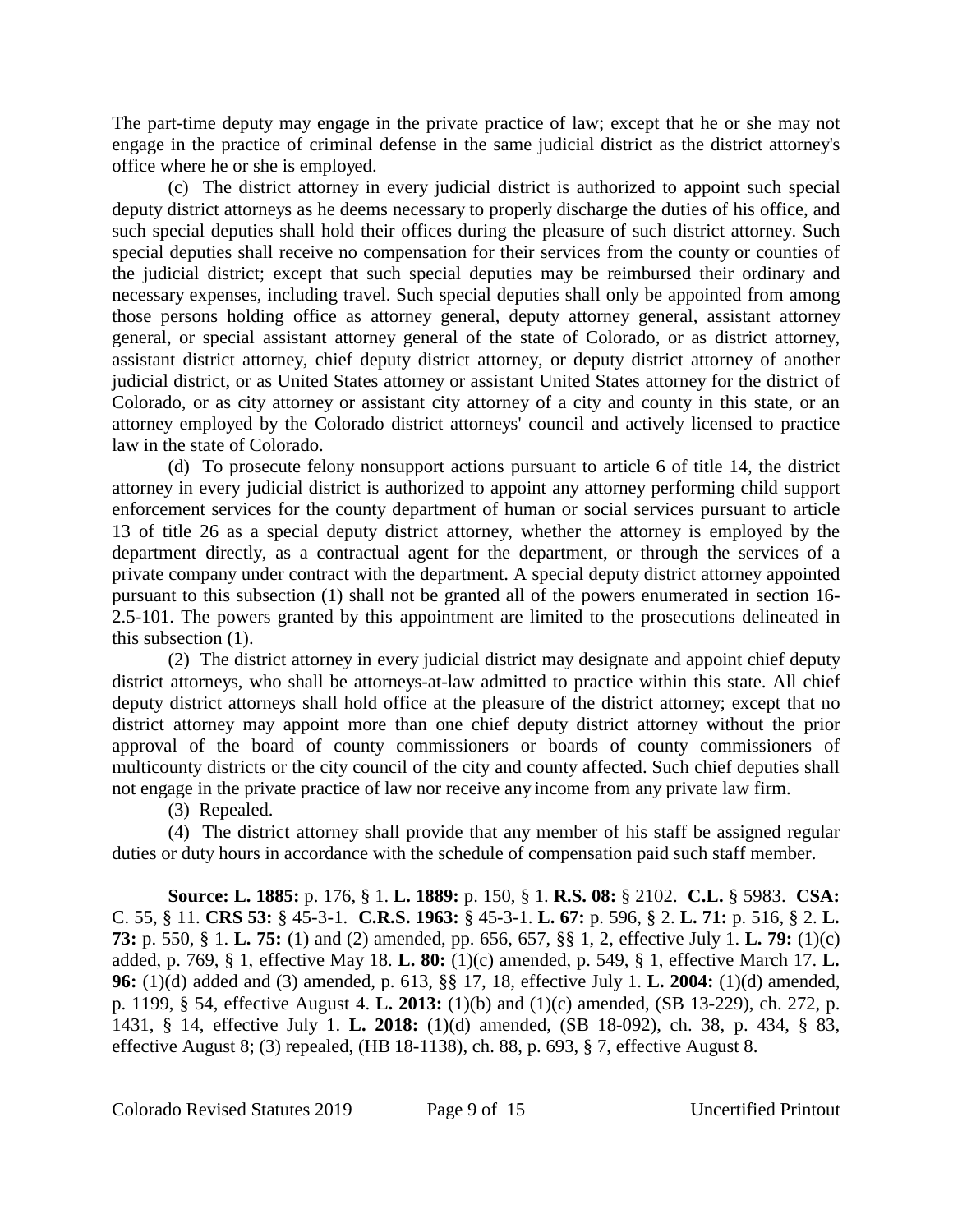**Editor's note:** The amendments made to this section in 1975 were in an act with a July 1, 1975, effective date, but the Governor did not sign the act until July 14, 1975.

**Cross references:** (1) For oath and bond of deputies and chief deputies, see § 20-1-101. (2) For the legislative declaration in SB 18-092, see section 1 of chapter 38, Session Laws of Colorado 2018. For the legislative declaration in HB 18-1138, see section 1 of chapter 88, Session Laws of Colorado 2018.

**20-1-202. Powers of deputies.** The deputy has all the powers of the district attorney.

**Source: L. 1885:** p. 176, § 2. **R.S. 08:** § 2103. **C.L.** § 5984. **CSA:** C. 55, § 12. **CRS 53:** § 45-3-2. **C.R.S. 1963:** § 45-3-2.

**20-1-203. Compensation of deputy, chief deputy, and assistant district attorneys.** Compensation for all deputy, chief deputy, part-time deputy, assistant, and part-time assistant district attorneys shall be fixed by the district attorney with the approval of the board of county commissioners or boards of county commissioners of multicounty districts or the city council of a city and county affected, and each county comprising such judicial district shall pay such deputies, chief deputies, assistants, and part-time assistants salaries in the proportion which the population of such county bears to the whole population of such judicial district.

**Source: L. 1891:** p, 308, § 3. **L. 1899:** p. 333, § 3. **L. 03:** p. 207, § 1. **R.S. 08:** § 2584. **L. 15:** p. 244, § 1. **C.L.** § 7949. **L. 33:** p. 435, § 1. **CSA:** C. 66, § 98. **L. 41:** p. 409, § 2. **L. 49:** p. 406, § 1. **CRS 53:** § 45-3-3. **L. 55:** p. 290, § 3. **L. 59:** p. 378, § 2. **C.R.S. 1963:** § 45-3-3. **L. 67:** pp. 597, 599, §§ 3, 6. **L. 71:** p. 517, § 3. **L. 73:** p. 550, § 2. **L. 75:** Entire section R&RE, p. 657, § 3, effective July 1. **L. 2013:** Entire section amended, (SB 13-229), ch. 272, p. 1432, § 15, effective July 1.

**Editor's note:** The amendments made to this section in 1975 were in an act with a July 1, 1975, effective date, but the Governor did not sign the act until July 14, 1975.

**20-1-204. Powers of chief deputy.** The chief deputy district attorney has all the powers of the district attorney.

**Source: L. 09:** p. 343, § 2. **C.L.** § 5986. **CSA:** C. 55, § 14. **L. 41:** p. 387, § 5. **CRS 53:** § 45-3-11. **C.R.S. 1963:** § 45-3-7.

**20-1-205. Assistant district attorneys.** (1) (a) In every judicial district, the district attorney is authorized to appoint an assistant district attorney who shall be an attorney-at-law admitted to practice within this state and who shall actually have practiced law not less than two years.

(b) Repealed.

(c) The district attorney in every judicial district having a population not exceeding fifty thousand may appoint one part-time assistant district attorney. Such part-time assistant may engage in the private practice of law.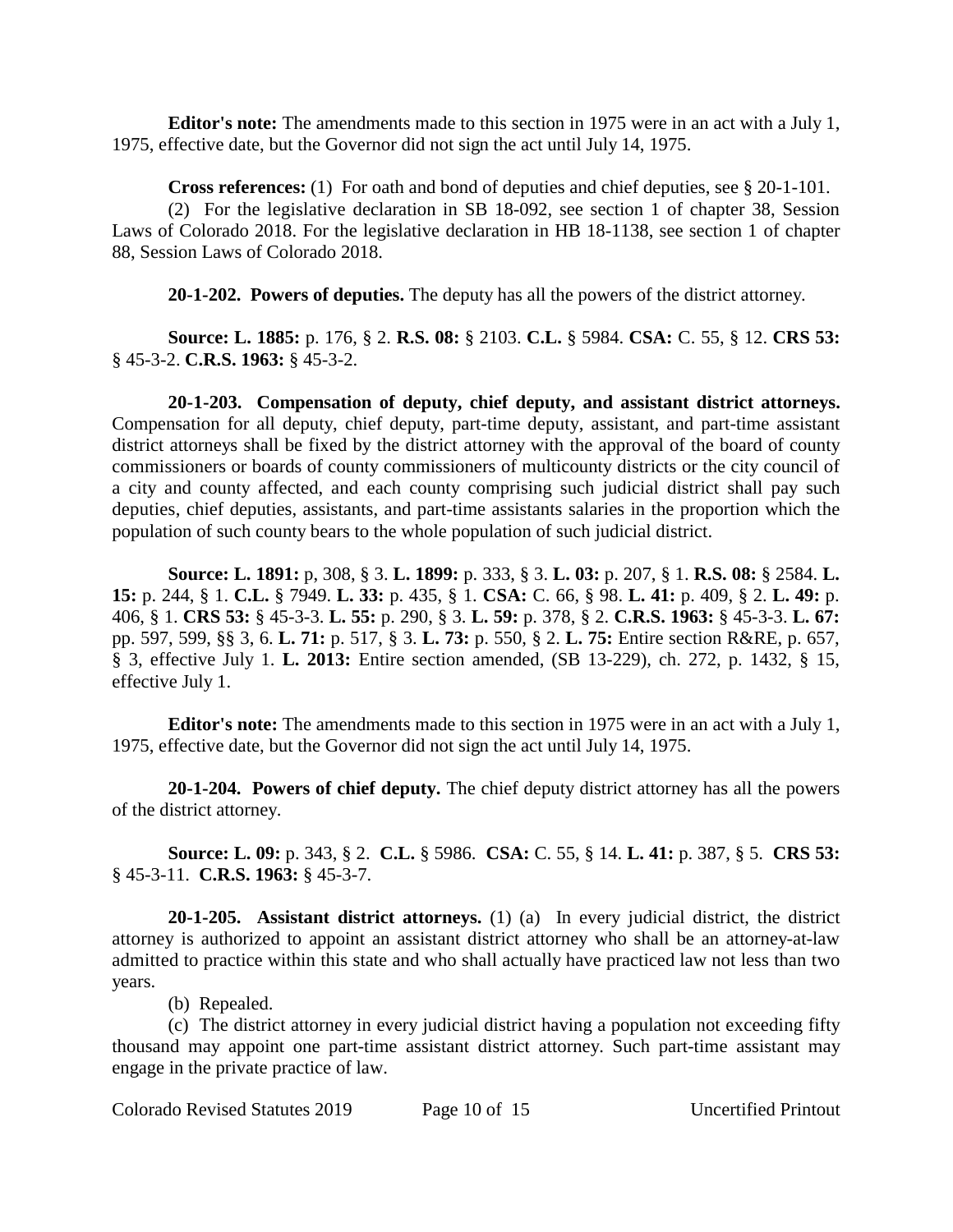# (2) Repealed.

(3) The salaries authorized by subsection (1) of this section shall be paid monthly and shall be paid by the counties comprising such judicial district out of the ordinary revenues of such counties. Every county shall pay in proportion as the population of such county bears to the whole population of such judicial district, according to the latest federal census.

**Source: L. 33:** p. 433, § 1. **CSA:** C. 55, § 10. **L. 41:** p. 384, § 1. **L. 51:** p. 349, § 1. **CRS 53:** § 45-3-5. **L. 55:** p. 290, § 4. **L. 59:** p. 379, § 3. **C.R.S. 1963:** § 45-3-8. **L. 67:** pp. 598, 599, §§ 4, 6. **L. 71:** p. 517, § 4. **L. 73:** p. 551, § 3. **L. 75:** (1)(a) and (1)(c) amended and (1)(b) repealed, p. 657, §§ 4, 5, effective July 1. **L. 2018:** (2) repealed, (HB 18-1138), ch. 88, p. 694, § 8, effective August 8.

**Editor's note:** (1) The amendments made to this section in 1975 were in an act with a July 1, 1975, effective date, but the Governor did not sign the act until July 14, 1975.

(2) The reference in subsection (3) to "salaries authorized by subsection (1) of this section" is to subsection (1) as it existed prior to the 1975 amendment to this section. For present provisions as to compensation of assistant district attorneys, see § 20-1-203.

**Cross references:** For the legislative declaration in HB 18-1138, see section 1 of chapter 88, Session Laws of Colorado 2018.

**20-1-206. Powers.** All matters and things required or which may be done by the district attorney may be done with like force and effect by his assistant under the direction and control of the district attorney, and he has all the powers of the district attorney by whom he was appointed; except that such acts shall all be done in the name of the district attorney.

**Source: L. 19:** p. 294, § 2. **C.L.** § 5988. **CSA:** C. 55, § 16. **CRS 53:** § 45-3-7. **C.R.S. 1963:** § 45-3-10.

**20-1-207. Powers of assistant.** The assistant district attorney has all the powers of the district attorney.

**Source: L. 1893:** p. 236, § 2. **R.S. 08:** § 2101. **C.L.** § 5982. **CSA:** C. 55, § 9. **L. 41:** p. 387, § 3. **CRS 53:** § 45-3-9. **C.R.S. 1963:** § 45-3-11.

**20-1-208. Special officers - stenographers - salaries.** (1) The district attorney of each judicial district in this state having more than one hundred thousand population, as shown by the last decennial census, except the city and county of Denver, is authorized by and with the consent of the district judges of the judicial district to appoint one or two special officers, each at an annual salary to be determined by such district judges of not to exceed five thousand dollars, and actual and necessary expenses; and in his district he is authorized by and with the consent of the district judges of the judicial district to appoint a stenographer at an annual salary to be determined by such district judges of not to exceed three thousand dollars. Said salaries shall be paid monthly and shall be borne and paid monthly by the several counties comprising said judicial districts. Each county shall pay its proportionate part of said salaries as the population of

Colorado Revised Statutes 2019 Page 11 of 15 Uncertified Printout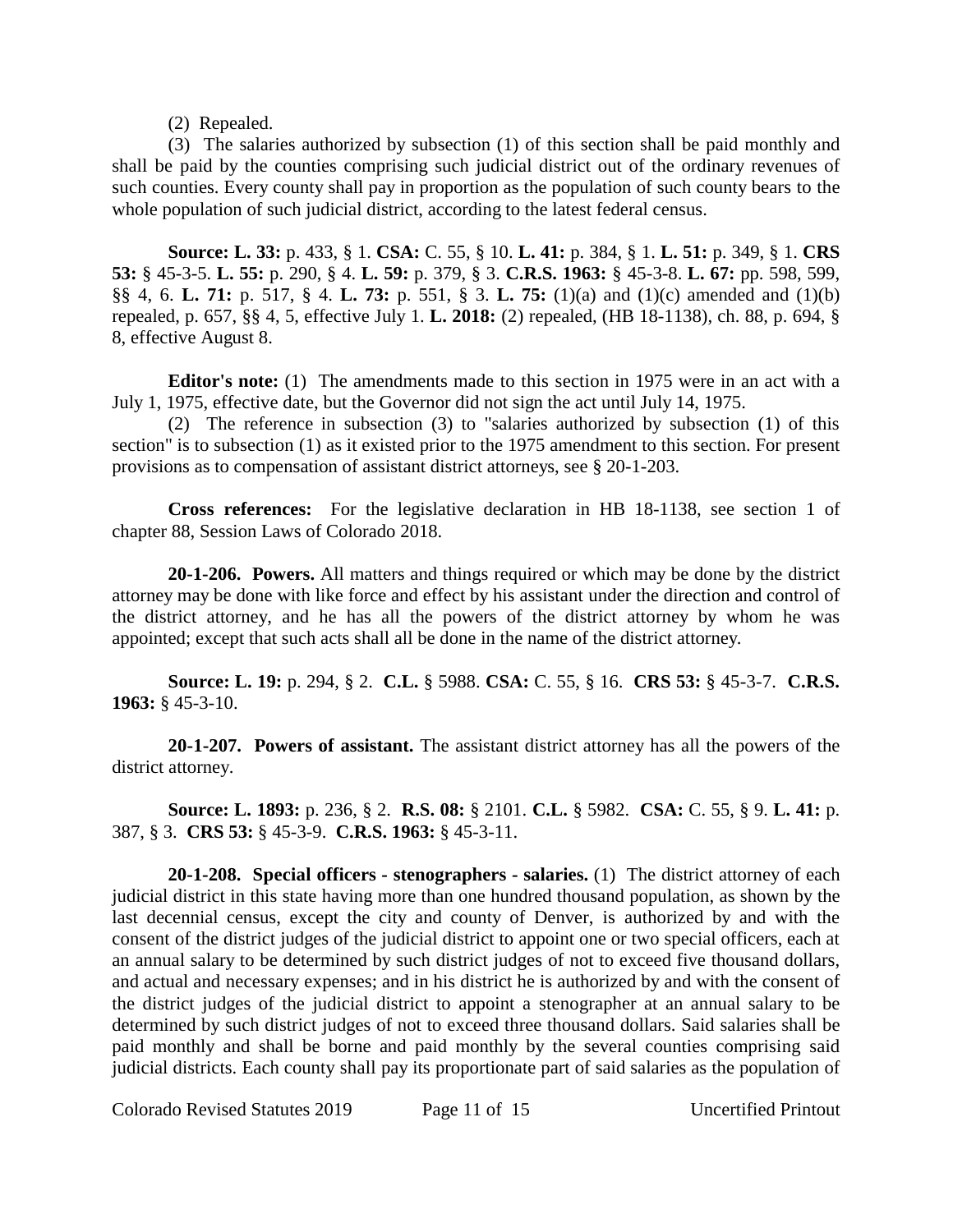such county bears to the whole population of the judicial district, according to the last preceding decennial census.

(2) The district attorney of each judicial district in the state having a population of less than one hundred thousand as shown by the last decennial census is authorized to appoint a special investigator, a stenographer, and such other technical and professional assistants as are necessary to assist him in properly transacting all of the business of his office. The salary and compensation for such employees and assistants shall be fixed by such district attorney in an amount commensurate with the services performed and the duties and responsibilities of such employees. The salaries of such persons so appointed shall be paid by the various counties within the judicial district, each county paying its proportionate part of said salaries as the population of such county bears to the whole population of such judicial district, according to the last preceding decennial census. Such budget shall be approved by the boards of county commissioners.

**Source: L. 07:** p. 370, § 2. **R.S. 08:** § 2105. **C.L.** § 5990. **CSA:** C. 55, § 18. **L. 47:** p. 394, § 1. **L. 51:** p. 353, § 1. **L. 52:** p. 104, § 1. **L. 53:** p. 254, § 1. **CRS 53:** § 45-3-14. **L. 57:** p. 339, § 1. **C.R.S. 1963:** § 45-3-12.

**20-1-209. Investigators and other employees.** (1) The district attorney of each judicial district is authorized to appoint a chief investigator and such other investigators as he may deem necessary in the conduct of his office and such stenographers, office employees, and other technical and professional assistants as are necessary to properly transact the business of his office. The salary and compensation in each instance for such employees and assistants shall be fixed by such district attorney in an amount commensurate with the services performed and the duties and responsibilities of such employees, subject to the approval of the board of county commissioners of the county or the city council of a city and county affected.

(2) The salaries of any personnel so appointed shall be paid by the various counties within the judicial district, each county paying its proportionate part of said salaries as the population of such county bears to the whole population of such judicial district, according to the last preceding federal census.

**Source: L. 45:** p. 314, § 2. **CSA:** C. 55, § 15 (1). **CRS 53:** § 45-3-15. **C.R.S. 1963:** § 45-3-13. **L. 67:** p. 598, § 5.

**20-1-210. Prohibition of practice of law - associates - members of district attorney's staff.** No attorney-at-law practicing law in the state of Colorado who is a member of a private law firm with which a district attorney, assistant district attorney, or deputy district attorney is associated may defend any person or persons who are being prosecuted by a salaried staff member of the office of said district attorney; nor may any such salaried staff member defend any person or persons who are being prosecuted in any judicial district in the state of Colorado.

**Source: L. 59:** p. 382, § 4. **CRS 53:** § 45-3-16. **C.R.S. 1963:** § 45-3-14. **L. 71:** p. 518, §

#### PART 3

Colorado Revised Statutes 2019 Page 12 of 15 Uncertified Printout

5.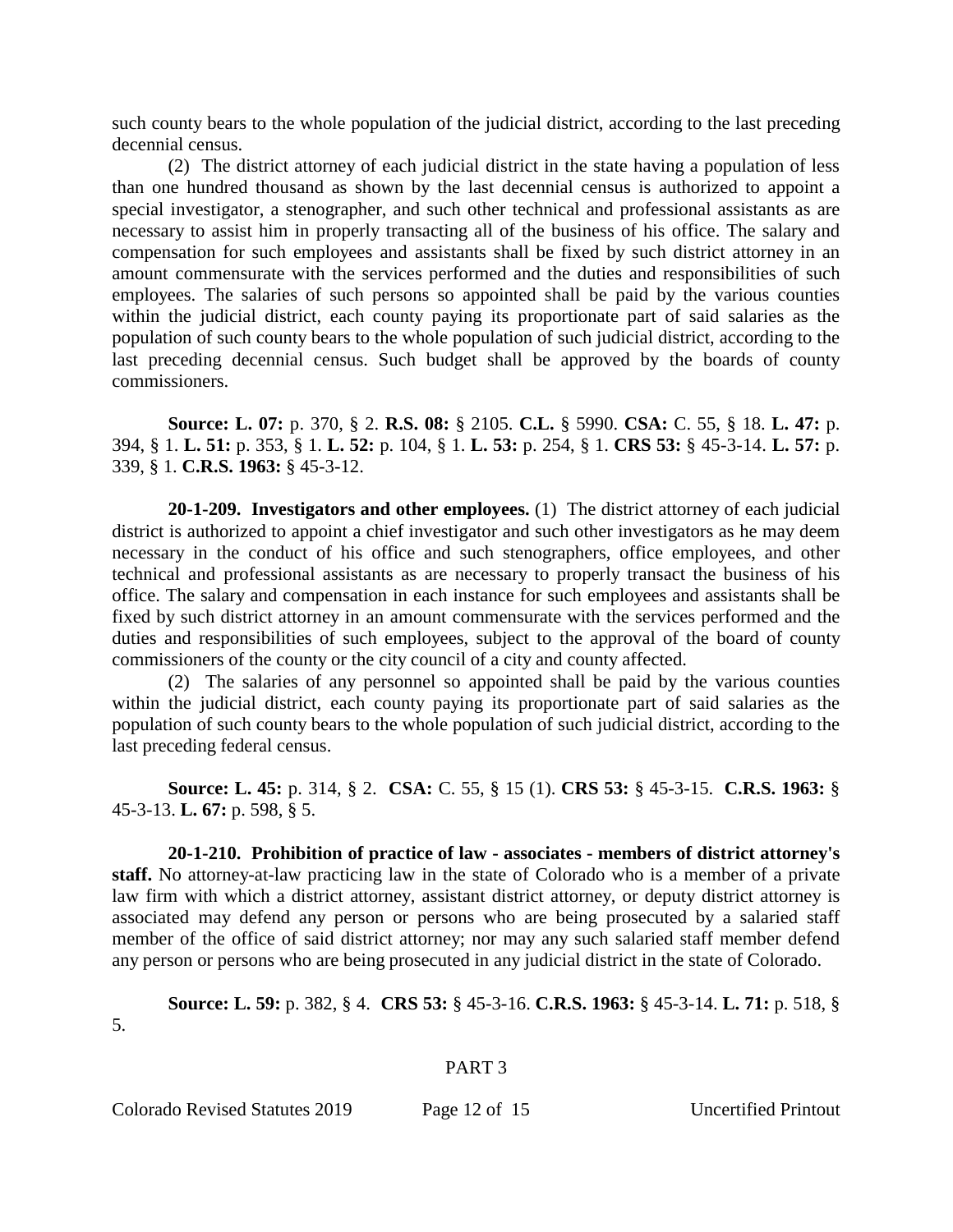# COMPENSATION AND EXPENSES

**20-1-301. Compensation of district attorneys.** (1) (a) (I) Commencing January 1, 1997, in every judicial district the district attorney shall receive as compensation for his or her services the sum of not less than sixty-seven thousand dollars per annum.

(II) Effective January 1, 2009, in every judicial district the district attorney shall receive as compensation for his or her services the sum of not less than one hundred thousand dollars per annum.

(III) Effective January 1, 2010, in every judicial district the district attorney shall receive as compensation for his or her services the sum of not less than one hundred ten thousand dollars per annum.

(IV) Effective January 1, 2011, in every judicial district the district attorney shall receive as compensation for his or her services the sum of not less than one hundred twenty thousand dollars per annum.

(V) Effective January 1, 2012, and for each year thereafter, in every judicial district the district attorney shall receive as compensation for his or her services the sum of not less than one hundred thirty thousand dollars per annum.

(b) Any amount in excess of the compensation amount set pursuant to paragraph (a) of this subsection (1) shall be set by the board or boards of county commissioners of the county or counties comprising the judicial district or the city council of the city and county of Denver for the second judicial district.

(c) During the regular legislative session commencing January 2012, and every fourth legislative session thereafter, the judiciary committees of the house of representatives and the senate, or any successor committees, shall review the compensation of elected district attorneys and make recommendations, if appropriate, to the general assembly regarding the compensation of elected district attorneys.

(2) A district attorney shall not engage in the private practice of law, nor shall he receive any income from any private law firm.

**Source: L. 48, Ex. Sess.:** p. 21, §§ 1, 2. **CSA:** C. 66, § 52(4). **CRS 53:** § 45-2-1. **L. 55:** p. 289, § 1. **L. 59:** pp. 378, 380, §§ 1, 4. **C.R.S. 1963:** § 45-2-1. **L. 67:** pp. 596, 599, §§ 1, 6. **L. 72:** p. 295, § 2. **L. 75:** (1) amended, p. 659, § 1, effective June 26. **L. 76:** (1) amended, p. 592, § 3, effective July 1. **L. 80:** (1) amended, p. 577, § 3, effective July 1. **L. 84:** (1) amended, p. 577, § 1, effective May 9. **L. 95:** (1) amended, p. 580, § 1, effective May 22. **L. 2004:** (1) amended, p. 194, § 12, effective August 4. **L. 2007:** (1) amended, p. 1609, § 1, effective May 31.

**20-1-302. Expenses.** Except as otherwise specifically provided, the district attorneys of each judicial district in the state of Colorado shall be entitled to collect and receive at the end of each month, of and from the respective counties in the district attorney's judicial district, the necessary expenses of maintaining an office for the transaction of official business, which expenses shall be borne by the various counties in the judicial district, each in the proportion that the population of such county bears to the population of the whole judicial district, according to the last preceding population estimate that is prepared before May 1 of the current year by the division of planning in the department of local affairs pursuant to section 24-32-204, C.R.S. With the agreement of all of the boards of county commissioners of the judicial district, the

Colorado Revised Statutes 2019 Page 13 of 15 Uncertified Printout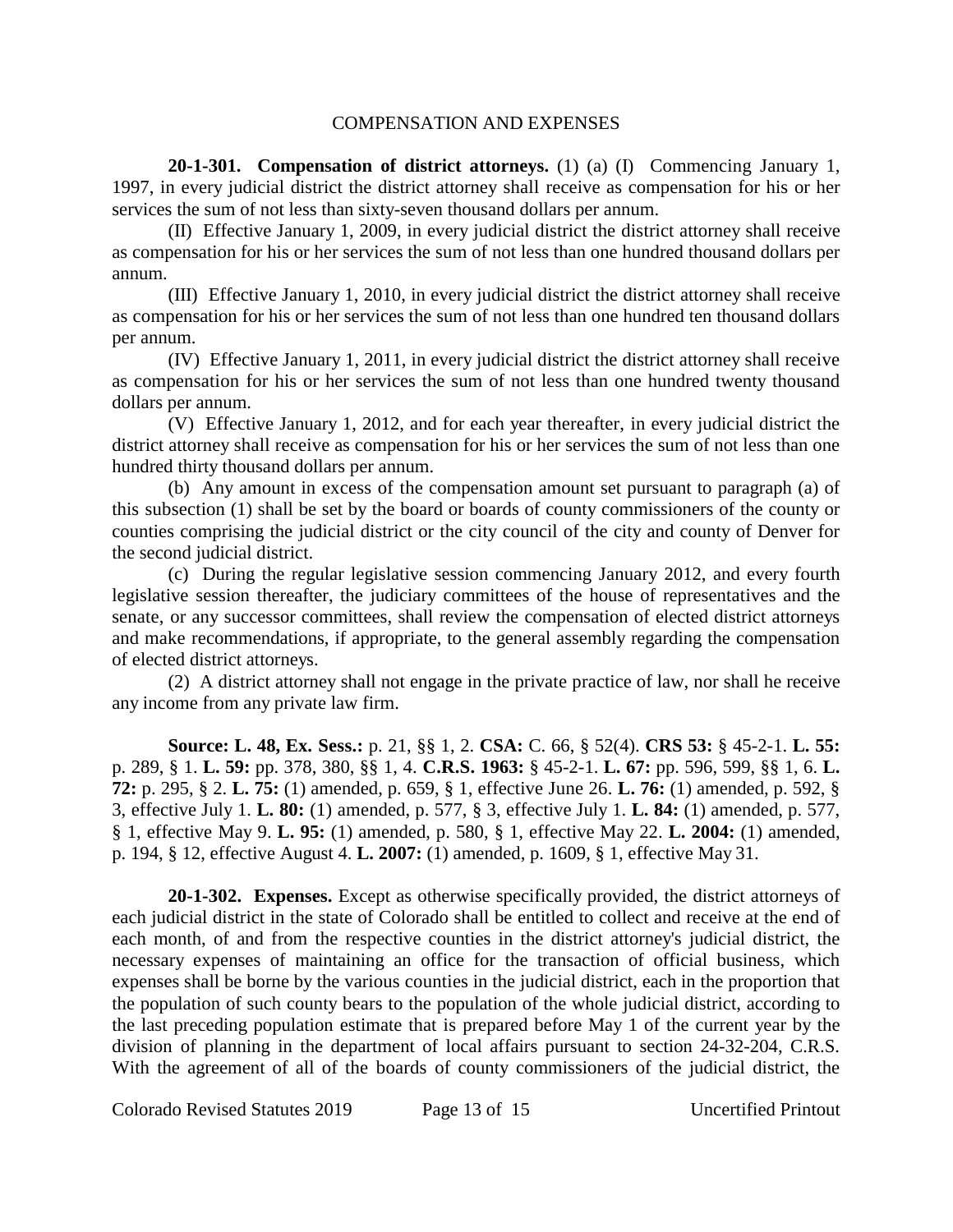funding allocation provisions of this section may be modified. Nothing in part 2 of this article or this part 3 shall prohibit any municipality, county, or government entity from agreeing to fund programs, projects, personnel, or salaries that are in addition to the funds provided for the reasonable and necessary expenses of the district attorney with the agreement of the relevant board of county commissioners.

**Source: L. 41:** p. 411, § 2. **CSA:** C. 66, § 93. **CRS 53:** § 45-2-4. **C.R.S. 1963:** § 45-2- 4. **L. 95:** Entire section amended, p. 188, § 1, effective April 13. **L. 2004:** Entire section amended, p. 1884, § 1, effective June 4.

**20-1-303. District attorneys allowed necessary expenses.** Except as otherwise specifically provided, the district attorney of each judicial district in the state of Colorado, and each of his assistants and deputies, shall be allowed to collect and receive from each of the counties in his district the expenses necessarily incurred in the discharge of his official duties for the benefit of such county.

**Source: L. 07:** p. 371, § 1. **R.S. 08:** § 2107. **C.L.** § 5992. **CSA:** C. 55, § 20. **CRS 53:** § 45-2-5. **C.R.S. 1963:** § 45-2-5.

**20-1-304. District attorney and employees authorized to receive benefits. (Repealed)**

**Source: L. 63:** p. 343, § 1. **C.R.S. 1963:** § 45-2-7. **L. 76:** Entire section repealed, p. 637, § 2, effective January 11, 1977.

# **20-1-305. Benefits not considered compensation or increase in emoluments. (Repealed)**

**Source: L. 63:** p. 343, § 2. **C.R.S. 1963:** § 45-2-8. **L. 76:** Entire section repealed, p. 637, § 2, effective January 1, 1977.

**20-1-306. Salaries paid from state and county funds.** The salaries of district attorneys of the several judicial districts of the state as set forth in section 20-1-301 (1)(a) shall be paid in twelve equal monthly installments of which the state shall contribute eighty percent annually and the counties making up each district the balance, each county's payment to be in the same proportion as provided in section 20-1-302.

**Source: L. 72:** p. 295, § 3. **C.R.S. 1963:** § 45-2-9. **L. 75:** Entire section amended, p. 659, § 2, effective June 26. **L. 76:** Entire section amended, p. 592, § 3, effective July 1. **L. 80:** Entire section amended, p. 577, § 4, effective July 1. **L. 84:** Entire section amended, p. 577, § 2, effective May 9. **L. 95:** Entire section amended, p. 188, § 2, effective April 13; entire section amended, p. 580, § 2, effective May 22. **L. 2004:** Entire section amended, p. 195, § 13, effective August 4. **L. 2007:** Entire section amended, p. 1610, § 2, effective May 31.

**Editor's note:** Amendments to this section in House Bill 95-1215 and House Bill 95- 1340 were harmonized.

Colorado Revised Statutes 2019 Page 14 of 15 Uncertified Printout